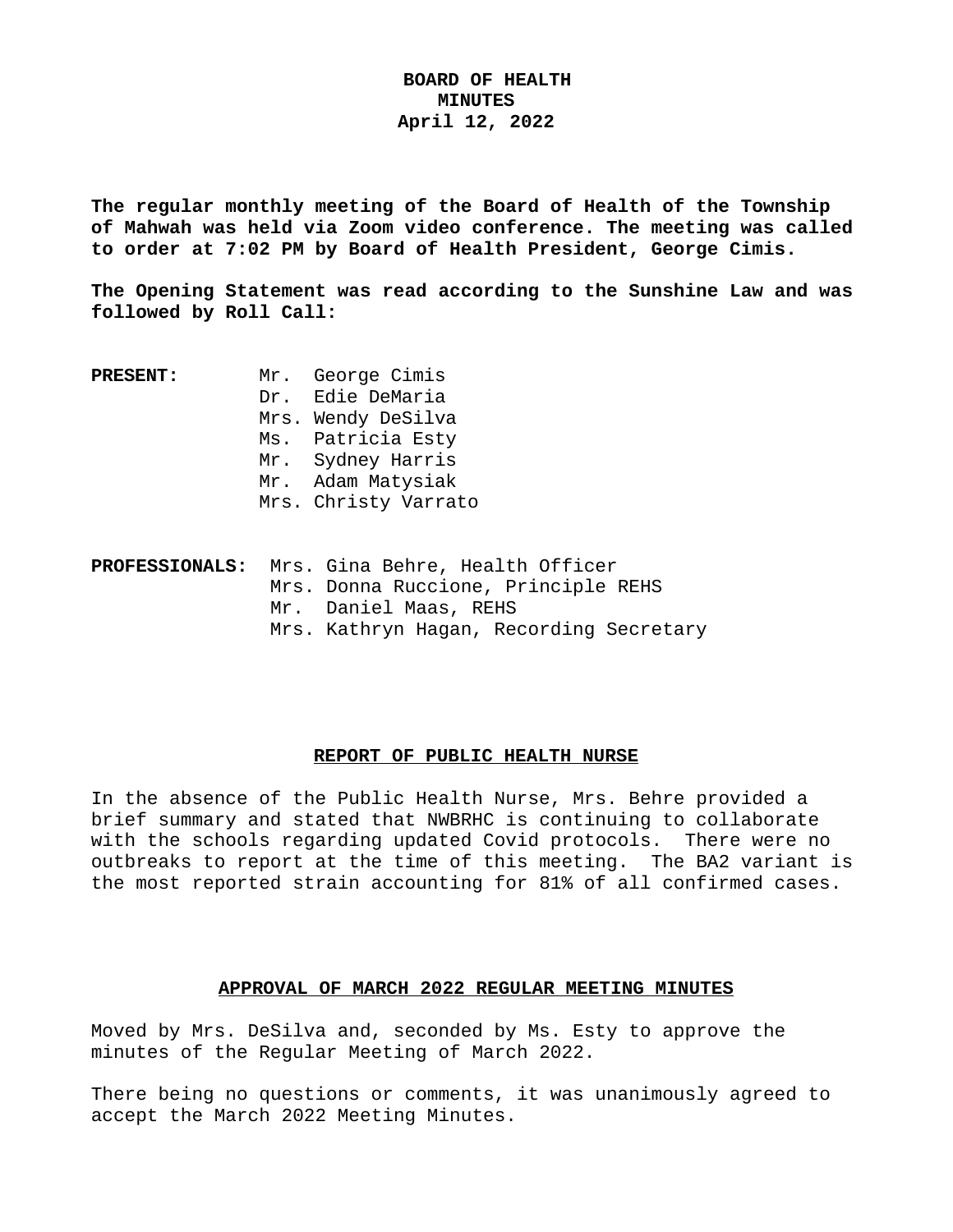#### **APPROVAL OF HEALTH ACTIVITIES REPORT**

Moved by Mr. Matysiak and, seconded by Ms. Esty to approve the Health Activities Report for March 2022.

Mrs. DeSilva queried the nature of the three reported cat bites. Mr. Maas replied that at this time, two cats have been released from quarantine. The third cat bit its owner while being transported to the veterinarian for euthanasia due to a large tumor on its head. The animal was euthanized and sent to the lab for testing. Negative rabies test results have been received.

Mr. Cimis queried whether a bite was involved causing a bat to be sent for testing. Mr. Maas replied that a resident had hired a contractor to seal some openings in the attic area of their home which caused a colony of bats to become trapped. The bats discovered an opening into the main living area, and three bats have been located in the home in the past several months. Since bat bites are microscopic and can occur while an individual is sleeping, bats that are found in a home should be captured and sent for rabies testing. All bats in this incident have tested negative.

Mr. Cimis queried what condition the bat must be in to be sent for testing. Mr. Maas stressed that it is important not to crush the head of the animal as it is the brain that must be examined and tested. If the brain is not intact, the specimen is deemed unacceptable for testing.

Mrs. DeSilva requested the status of a sewer hookup for Bolla Market on Route 17 North. Mrs. Ruccione stated that is has been determined that this establishment is slightly out of range of the main sewer; therefore, hookup is not mandatory. Bolla has decided to hire a septic engineer to design a new septic system, and Mrs. Ruccione has requested completion within 90 days. Mrs. Ruccione stated that there is a minimum \$1,000/day fine for non-compliance per the State Code.

Mrs. DeSilva queried the status of the clean-up at the Bolkema property on Mollie Court. Mrs. Ruccione reported that this site is approximately 10-acres housing various tenants. Most of the cleanup has been completed to her satisfaction. There is one area that still requires work, and Mr. Bolkema stated that he will notify the tenant.

Mr. Matysiak requested an update on a child who tested with an elevated blood lead level. Mrs. Behre reported that follow-up blood tests have revealed satisfactory lead levels. No follow-up is needed.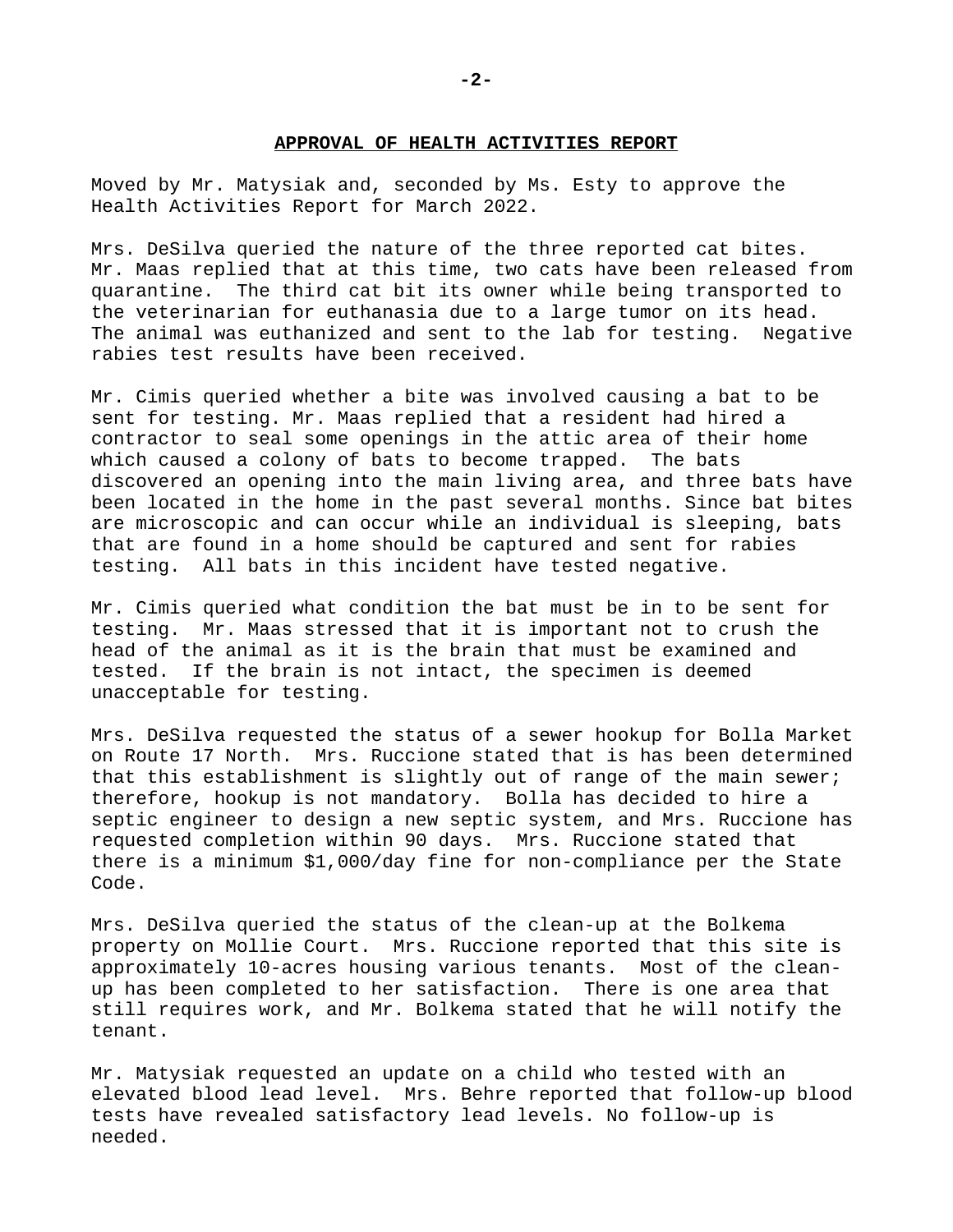Mrs. DeSilva requested the nature of the Conditional rating at the Sheraton. Mrs. Ruccione stated that several sanitation violations were noted in the kitchen prep area and a thorough cleaning was required. These violations included two handwashing sinks that were leaking and failing to maintain adequate hot water temperatures, a new sanitation system needed to be installed over the threecompartment sink, several floor tiles were missing, and tiles in the cooking area were covered in grease. The racks in the refrigeration area also required a thorough cleaning. The clean-up and most of the repairs have been accomplished. Mrs. Ruccione will follow-up on the status of some additional flooring repairs.

There being no further questions or comment, the Health Activities Report for March 2022 was unanimously approved.

## **APPROVAL OF HEALTH OFFICER'S REPORT FOR MARCH 2022**

Moved by Mr. Matysiak and, seconded by Ms. Esty to accept the Health Officer's Report for March 2022.

Mrs. Behre was pleased to report that the Health Department hosted a successful Rabies Clinic on March  $26<sup>th</sup>$  with over 204 dogs and cats receiving a vaccine. A follow-up meeting will take place to discuss ways we can tweak the clinic in the future.

In conjunction with a social worker from Valley Hospital, NWBRHC will host an in-service program via Zoom to Health Department and Senior Center staff to review services available via the State and County Social Service Departments. Information on Medicare/Medicaid, Hoarding, Mental Health resources etc. will be provided.

Mr. Matysiak noted the recent recall of milk products distributed to area schools throughout New Jersey and queried what symptoms were exhibited by exposed individuals. Mrs. Behre believed individuals experienced chemical reactions; however, she will research the specifics and forward this information. No serious injuries were reported.

Mrs. Behre recently proctored the Serv-Safe Food Managerial exam to both Mrs. Ruccione and Mr. Maas, and she was pleased to report that both inspectors passed with scores in the high 90's. Both are now eligible to take the exam to become Serv-Safe Instructors. Once this takes place we will be able to offer the Serv-Safe Managerial class and exam to our local retail food establishments. Having inspectors on staff with this skill set is a positive for our community and the relationships we have with our licensees.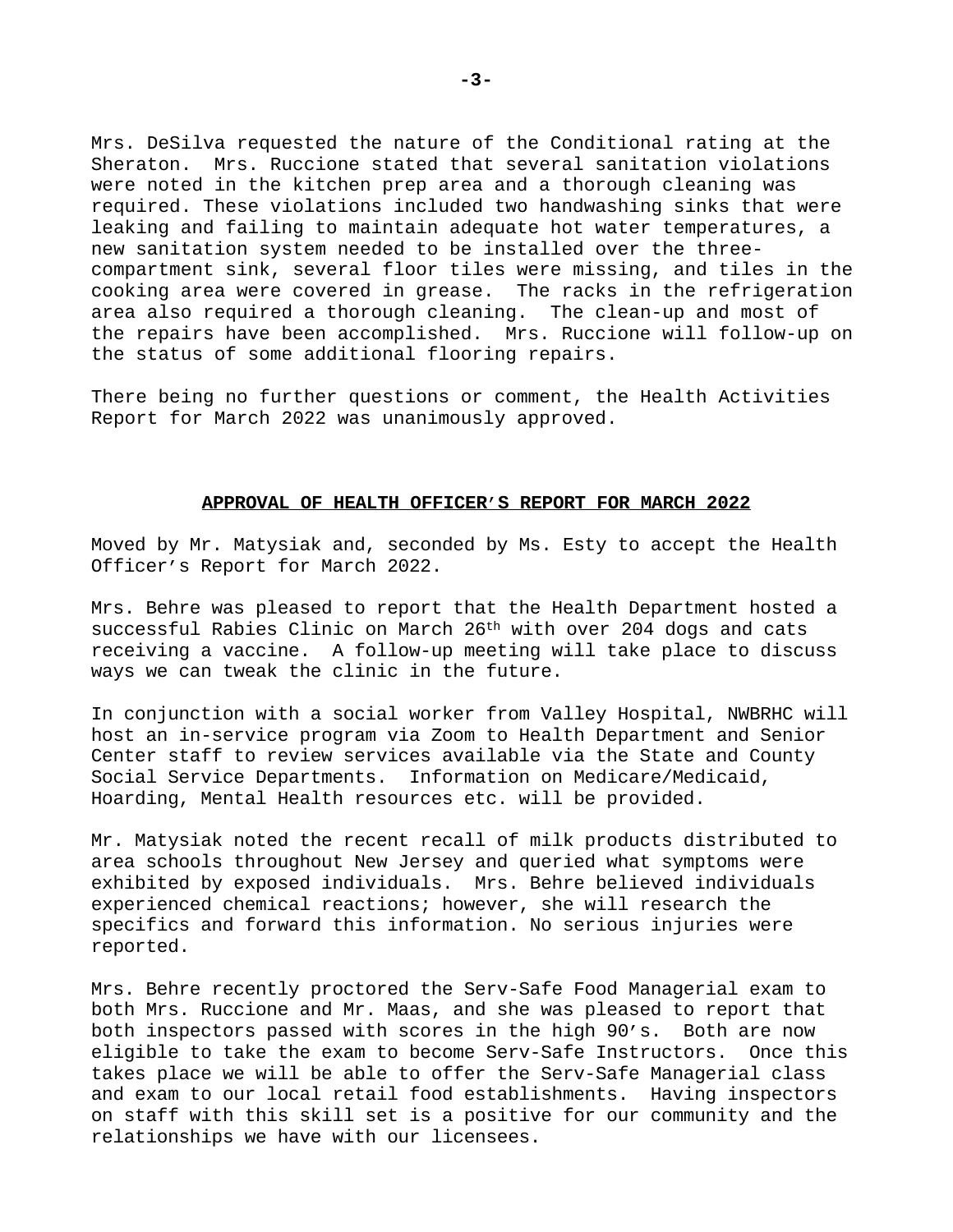Mrs. Varrato queried the cost of program to which Mrs. Behre stated that the fee would be approximately \$160-\$185 per individual for an 8 hour course. This course could be either one 8-hour session or two 4 hour sessions. The cost would include the lesson, handouts, book, review and test.

Mrs. Behre recently attended a Healthy Homes training session which provided information on how to keep families safe from common household safety hazards (i.e. pests, mold, lead, appliances, cleanliness, ventilation, natural cleaning products, toys etc.) She would like to put together a packet to give to inspectors to handout during any housing inspections.

There being no further questions or comment, the Health Officer's Report for March 2022 was unanimously approved.

## **PAYMENT OF BILLS**

Moved by Mrs. DeSilva and, seconded by Mrs. Varrato and, unanimously agreed by all present to approve the bills for March 2022.

#### **REPORTS OF STANDING COMMITTEES**

As chairperson of the Public Information Committee, Mrs. Varrato would like to disseminate to the public information that was provided in the Healthy Homes Seminar attended by Mrs. Behre. She will reach out to Mrs. Campbell to determine the most effective way to distribute this to the public.

#### **REPORT OF ATTORNEY**

Mr. Mason was not present at the meeting but had forwarded to the Board Members the Hold Harmless Agreement between Mahwah Township and Eleventh-Hour Rescue regarding a potentially dangerous dog which was removed from the State.

## **CORRESPONDENCE**

No correspondence to present.